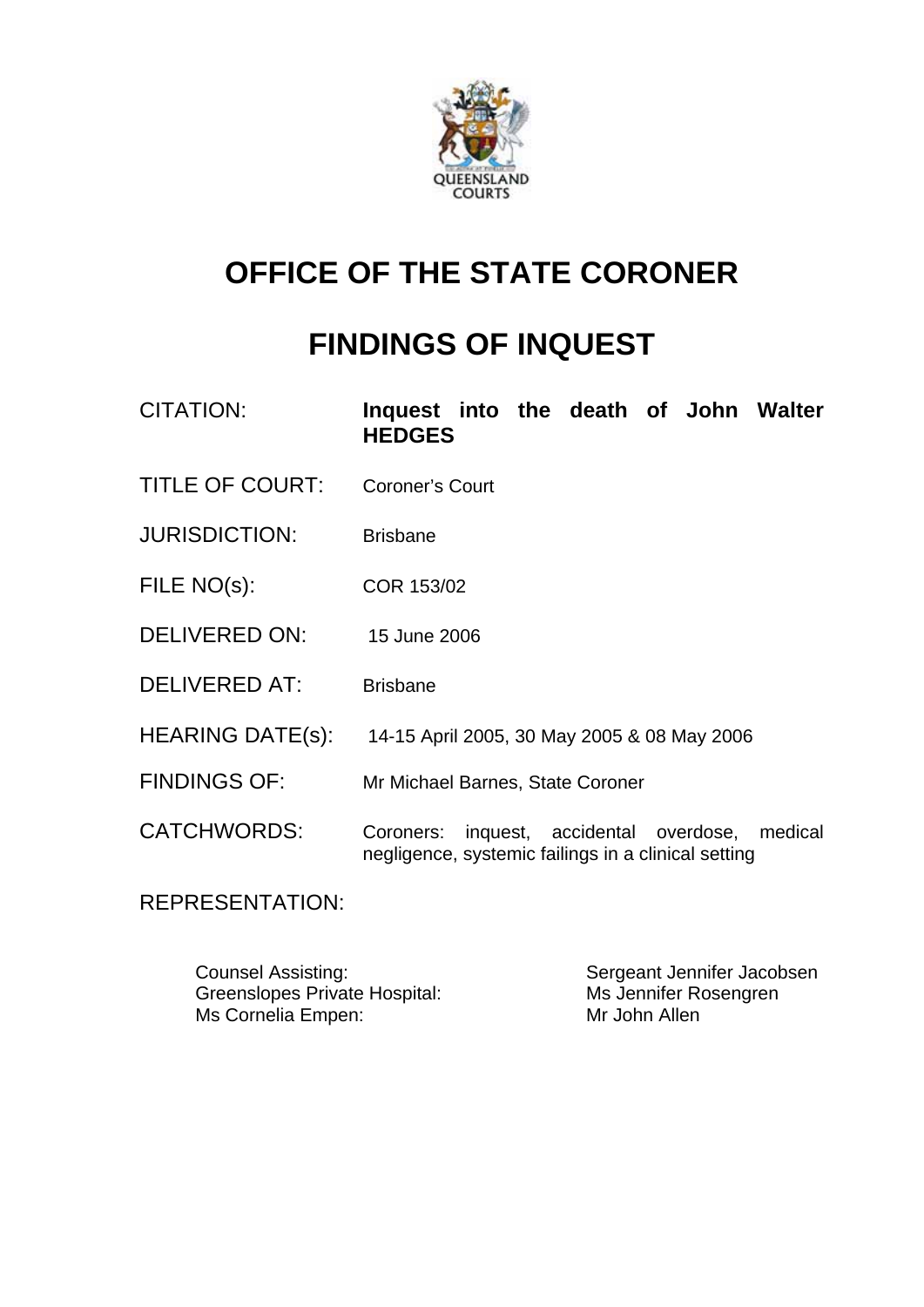# **Findings into the death of John Walter Hedges**

Table of contents

| The Criminal Code provisions concerning deaths in a medical setting11 |  |
|-----------------------------------------------------------------------|--|
|                                                                       |  |
| Could Nurse Empem's conduct amount to criminal negligence? 12         |  |
|                                                                       |  |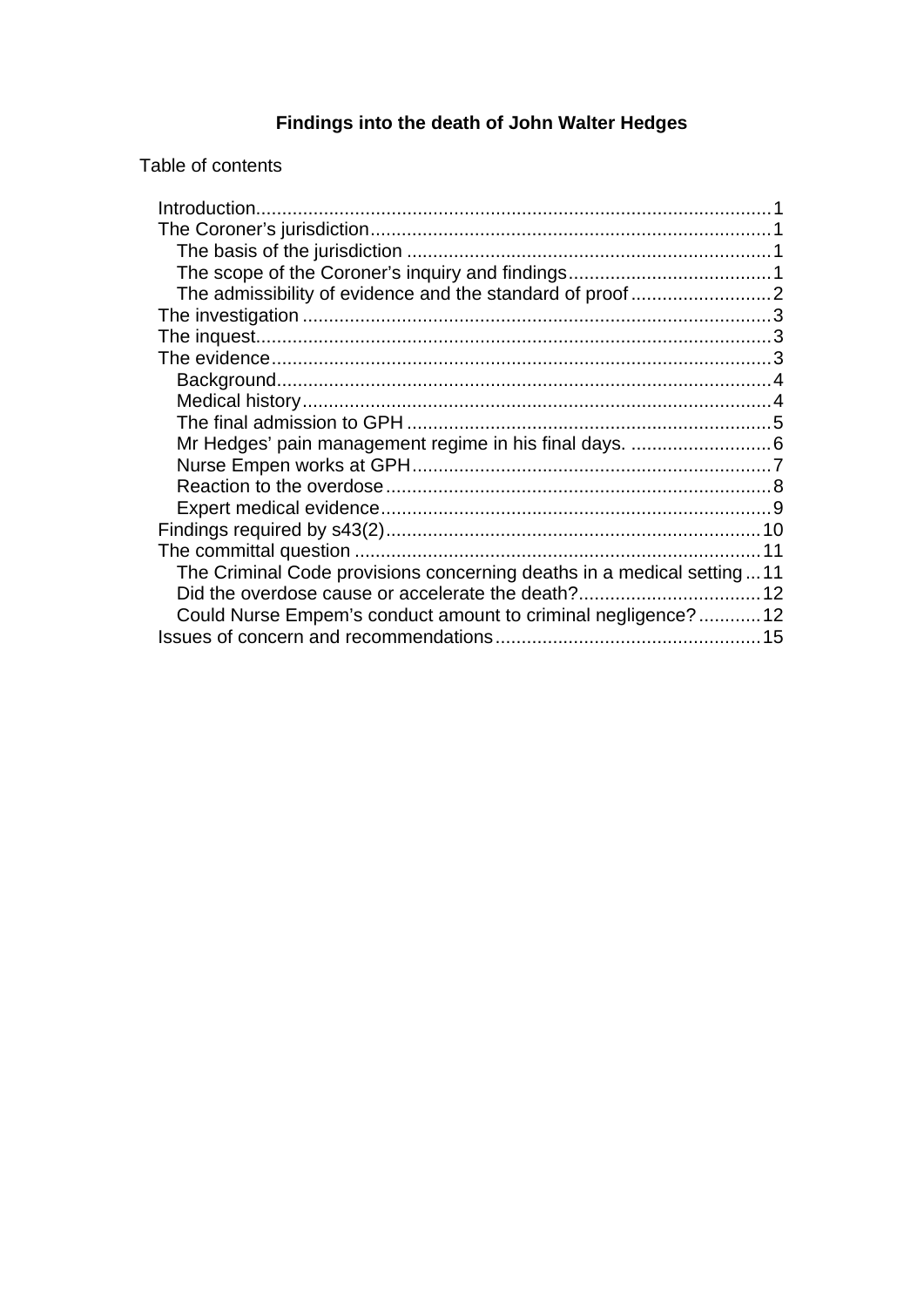*The Coroners Act 1958* provides in s43(1) that after considering all of the evidence given before a coroner at an inquest the coroner shall give his or her findings in open court. What follows are my findings in the inquest held into the death of John Walter Hedges.

### *Introduction*

On 23 March 2002 Mr Hedges was a patient of the Greenslopes Private Hospital. He had extensive and advanced malignancy in his vertebra, stomach, pancreas, ribs and lung. He was not expected to live long and was receiving only palliative care.

About 4pm on that day, he asked for and was given morphine for pain relief. He was given an overdose. He died shortly afterwards.

These findings seek to explain how the death occurred, determine whether any person should be charged with a criminal offence in connection with the death and consider whether any changes to the hospital's procedures are necessary to reduce the likelihood of similar deaths occurring.

# *The Coroner's jurisdiction*

Before turning to the evidence, I will say something about the nature of the coronial jurisdiction.

#### **The basis of the jurisdiction**

Although the inquest was held in 2005 and 2006, as the death being investigated occurred before 1 December 2003, the date on which the *Coroners Act 2003* was proclaimed, it is a "*pre-commencement death*" within the terms of s100 of that Act and the provisions of the *Coroners Act 1958* (the Act) are therefore preserved in relation to it.

Because the hospital staff recognised that the death of Mr Hedges was unnatural or suspicious within the terms of  $s7(1)(a)(i)(iii)$  of the Act, they reported the death to police who were obliged by s12(1) to report it to a coroner. Section 7(1) confers jurisdiction on a coroner to investigate such a death and s7B authorises the holding of an inquest into it.

#### **The scope of the Coroner's inquiry and findings**

A coroner has jurisdiction to inquire into the cause and the circumstances of a reportable death.

The Act, in s24, provides that where an inquest is held, it shall be for the purpose of establishing as far as practicable:-

- $\bullet$  the fact that a person has died.
- the identity of the deceased,
- when, where and how the death occurred, and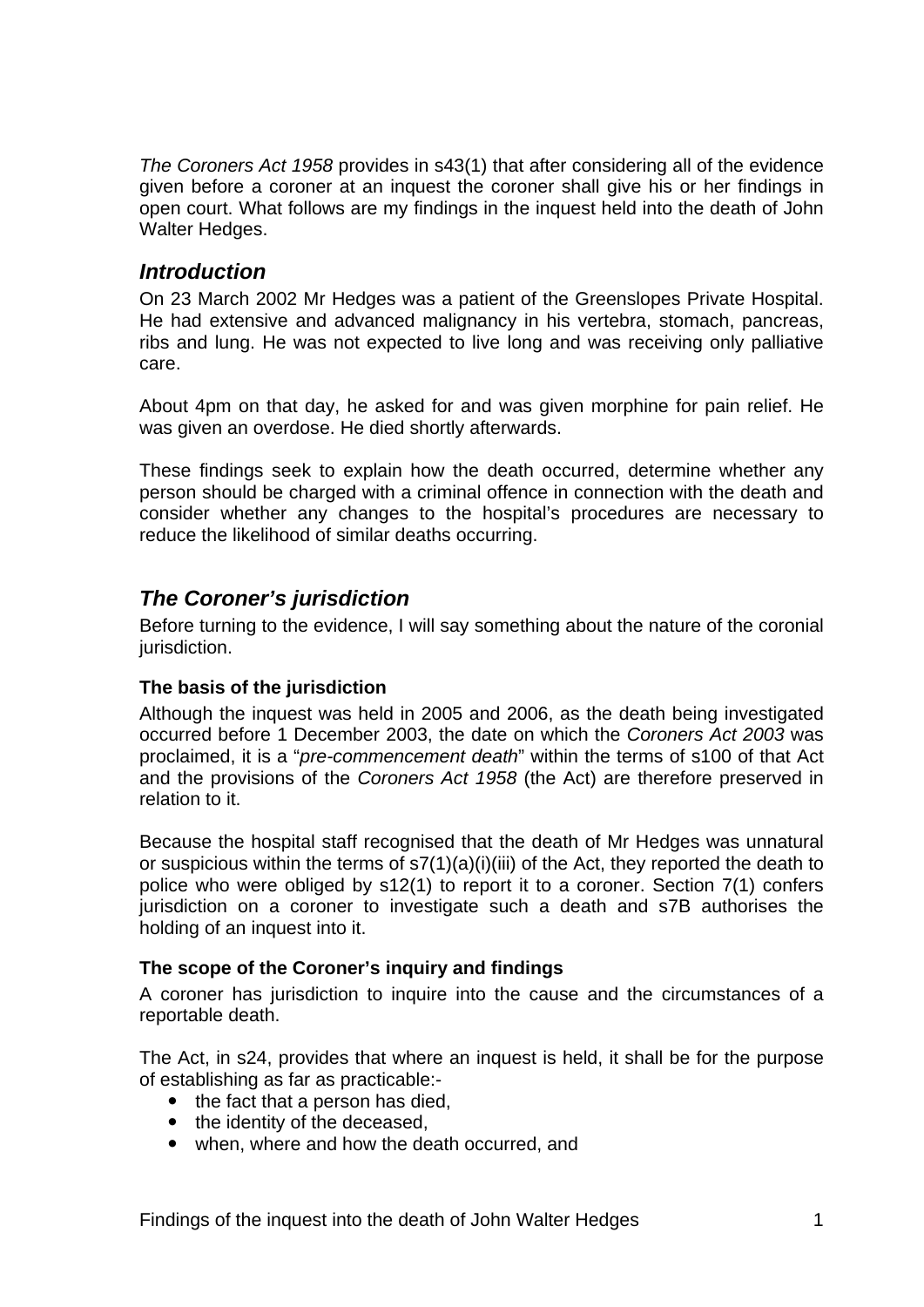• whether anyone should be charged with a criminal offence alleging he/she caused the death.

After considering all of the evidence presented at the inquest, findings must be given in relation to each of those matters to the extent that they are able to be proved.

An inquest is not a trial between opposing parties but an inquiry into the death. In a leading English case it was described in this way:-

*It is an inquisitorial process, a process of investigation quite unlike a criminal trial, where the prosecutor accuses and the accused defends… The function of an inquest is to seek out and record as many of the facts concerning the death as the public interest requires.*<sup>1</sup>

The focus is on discovering what happened, not on ascribing guilt, attributing blame or apportioning liability. The purpose is to inform the family and the public of how the death occurred with a view to reducing the likelihood of similar deaths. As a result, the Act authorises a coroner to make preventive recommendations<sup>2</sup>, referred to as "*riders*", but prohibits findings being framed in a way that appears to determine questions of civil liability or suggests a person is guilty of any criminal offence $3$ 

#### **The admissibility of evidence and the standard of proof**

Proceedings in a coroner's court are not bound by the rules of evidence because s34 of the Act provides that "*the coroner may admit any evidence the coroner thinks fit"* provided the coroner considers it necessary to establish any of the matters within the scope of the inquest.

This flexibility has been explained as a consequence of an inquest being a factfinding exercise rather than a means of apportioning guilt: an inquiry rather than a trial. $4$ 

A coroner should apply the civil standard of proof, namely the balance of probabilities, but the approach referred to as the *Briginshaw* sliding scale is applicable. $5$  This means that the more significant the issue to be determined, the more serious an allegation or the more inherently unlikely an occurrence, the clearer and more persuasive the evidence needed for the trier of fact to be sufficiently satisfied that it has been proven to the civil standard.<sup>6</sup>

Of course, when determining whether anyone should be committed for trial, a coroner can only have regard to evidence that could be admitted in a criminal trial and will only commit if he/she considers an offence could be proven to the criminal standard of beyond reasonable doubt.

<sup>1</sup> *R v South London Coroner; ex parte Thompson* (1982) 126 S.J. 625 2

 $2$  s43(5)

 $3$  s43(6)

<sup>&</sup>lt;sup>4</sup> *R v South London Coroner; ex parte Thompson* per Lord Lane CJ, (1982) 126 S.J. 625<br>
<sup>5</sup> Anderson v Blashki [1993] 2 VR 89 at 96 per Gobbo J

 $6$  Briginshaw v Briginshaw (1938) 60 CLR 336 at 361 per Sir Owen Dixon J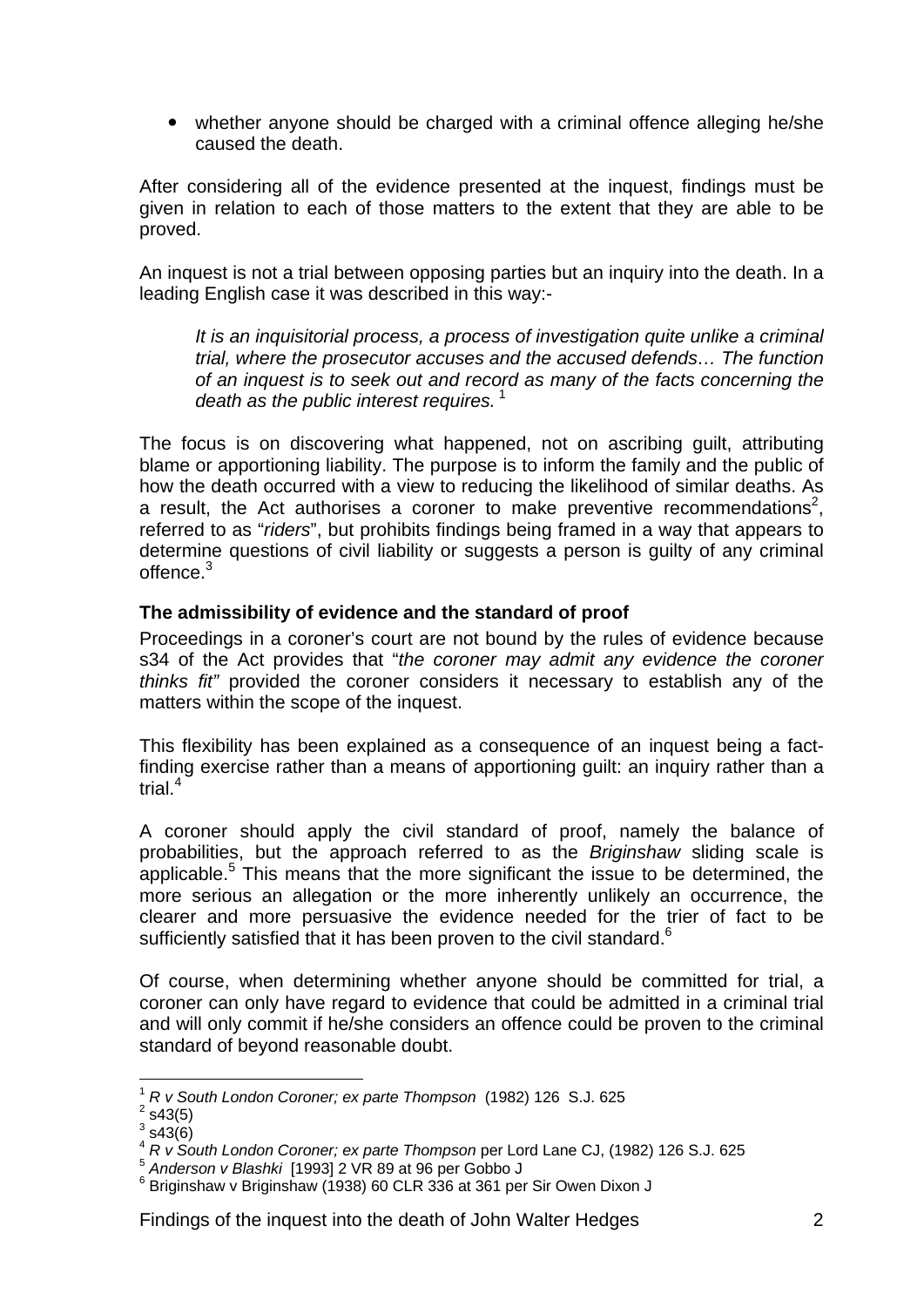It is also clear that a coroner is obliged to comply with the rules of natural justice and to act judicially.<sup>7</sup>This means that no findings adverse to the interest of any party may be made without that party first being given a right to be heard in opposition to that finding. As *Annetts v McCann<sup>8</sup>* makes clear that includes being given an opportunity to make submissions against findings that might be damaging to the reputation of any individual or organisation.

# *The investigation*

I turn now to a description of the investigation into the death.

The police officers who received the report of Mr Hedges' death attended at the hospital and arranged for his body to be transported to the John Tong Centre where an autopsy was subsequently conducted. They also sent the hospital records with Mr Hedges body to assist the forensic pathologists better understand the treatment he had been receiving.

Scenes of crime officers and detectives attended at the hospital and undertook interviews with all of the relevant witnesses including the nurse who administered the morphine to Mr Hedges immediately prior to his death.

# *The inquest*

Sergeant Jen Jacobson was appointed to assist me. The operators of the Greenslopes Private Hospital (the GPH) were granted leave to appear as was Cornelia Empin, the nurse who administered the dose of morphine immediately prior to his death. The family of Mr Hedges was not separately represented but they consulted with those assisting me before and throughout the inquest.

The inquest commenced on 14 April 2005 and evidence was given on that day and the next and also on 30 May. There was then a considerable delay while the parties sought to finalise submissions and obtain extra material. Oral submissions were finally heard on 8 May 2006. Eight witnesses were called to give oral evidence and 38 exhibits were tendered.

# *The evidence*

I turn now to the evidence. I can not, of course, even summarise all of the information contained in the exhibits and transcript but I consider it appropriate to record in these reasons the evidence I believe is necessary to understand the findings I have made.

<sup>7</sup> *Harmsworth v State Coroner* [1989] VR 989 at 994 and see a useful discussion of the issue in Freckelton I., "Inquest Law" in *The inquest handbook*, Selby H., Federation Press, 1998 at 13 8  $<sup>8</sup>$  (1990) 65 ALJR 167 at 168</sup>

Findings of the inquest into the death of John Walter Hedges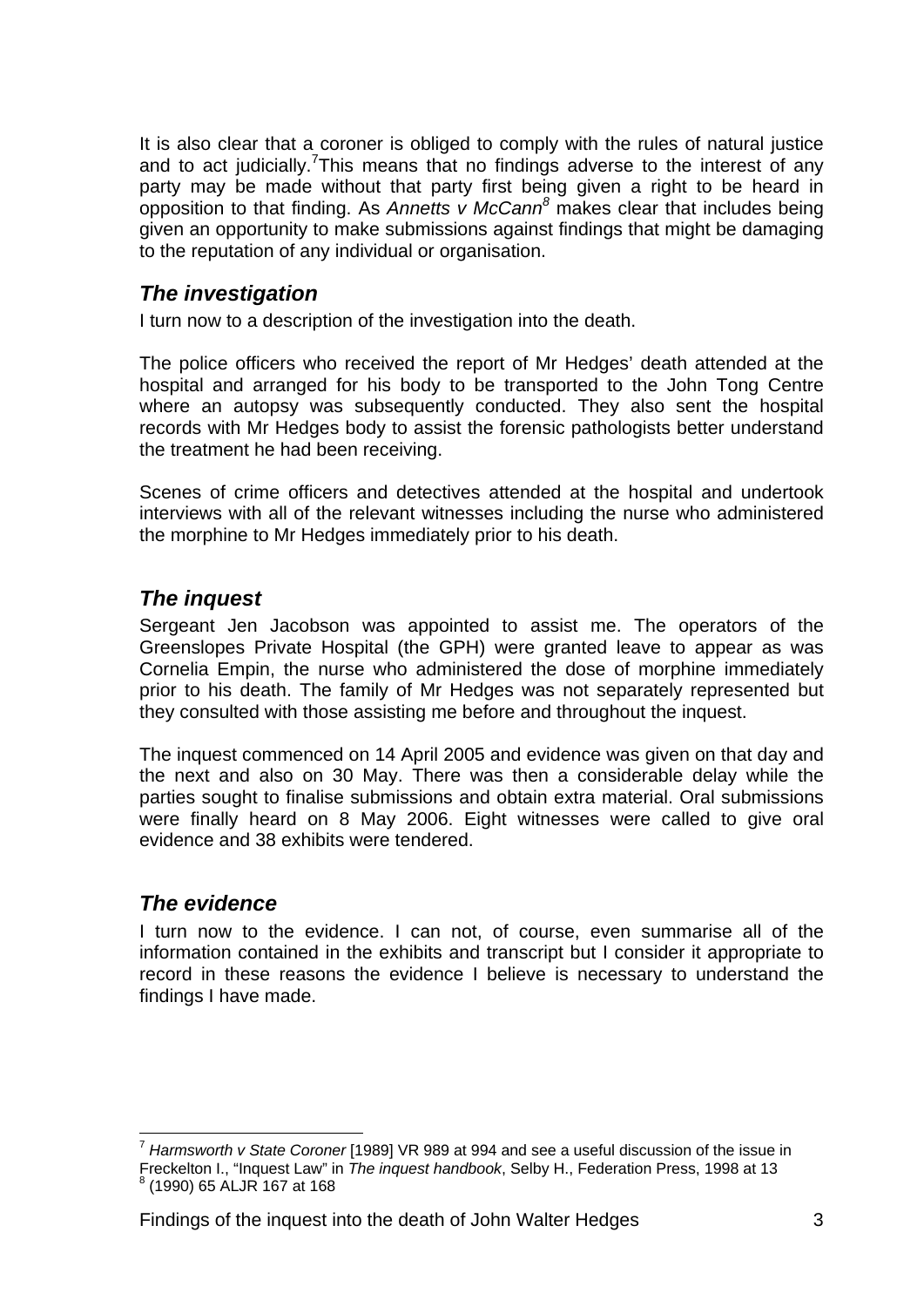## **Background**

Mr Hedges was 76 years of age at the time of his death. He was a RAAF veteran and former truck driver. He started smoking when he enlisted at 18 and smoked heavily for the next 50 years. He stopped smoking in about 1998.<sup>9</sup>

### **Medical history**

His medical history included severe emphysema, hypertension, a total hip replacement, a tonsillectomy, hernia repairs, pneumonia and cancer of the bladder.<sup>10</sup>

As a result of Mr Hedges suffering persistent and severe back pain in 2001, he was admitted to the Greenslopes Private Hospital for investigations.

An MRI scan established that the back pain was the result of metastatic malignancy with destructive bony lesions of the vertebrae T5, T6 and T7. A CT scan also suggested a lesion on the right kidney and an ultrasound of the kidneys strongly suggested a neoplastic lesion. It was assumed the kidneys were the primary site - the location where the cancer commenced.<sup>11</sup>

The results of a biopsy on vertebra T5 showed a poorly differentiated malignancy with a pattern of staining compatible with the number of primary sites such as the stomach, biliary tree, lung or urothelial carcinoma.<sup>12</sup>

A bone scan indicated "hot spots" in the posterior seventh rib on the right. There was also concern about potential cord compression. Mr Hedges was assessed as a fairly poor operative risk and he hadn't proceeded to spinal stabilisation.<sup>13</sup>

These investigations established that Mr Hedges' condition was almost certainly terminal and that the most that could be achieved was management of his pain. His life expectancy was difficult to estimate but Dr Kay Lane, a pain management specialist, gave evidence that in her opinion in November 2001 Mr Hedges could only expect to live for another three months.<sup>14</sup>

Mr Hedges underwent palliative radiotherapy at the Wesley Cancer Care Centre between 15 and 21 November 2001. The radiotherapy covered a field from T4 to T8 and the adjacent ribs.<sup>15</sup>

 9 Letter – Dr Allan Finnimore dated 27 July 2001 – Correspondence section medical records – part 2

 $10$  Letter – Dr Allan Finnimore dated 27 July 2001 – Correspondence section medical records – part 2

 $11$  Letter – Dr Barry Hickey dated 17 December 2001 - Correspondence section medical records – part 2

 $12$  Letter – Dr Barry Hickey dated 17 December 2001 - Correspondence section medical records – part 2

<sup>&</sup>lt;sup>13</sup> Letter – Dr Allan Finnimore dated 20 November 2001 - Correspondence section medical records  $-$  part 2<br><sup>14</sup> Transcript 171:44

 $15$  Letter – Marie Burke dated 21 November 2001 - Correspondence section medical records – part 2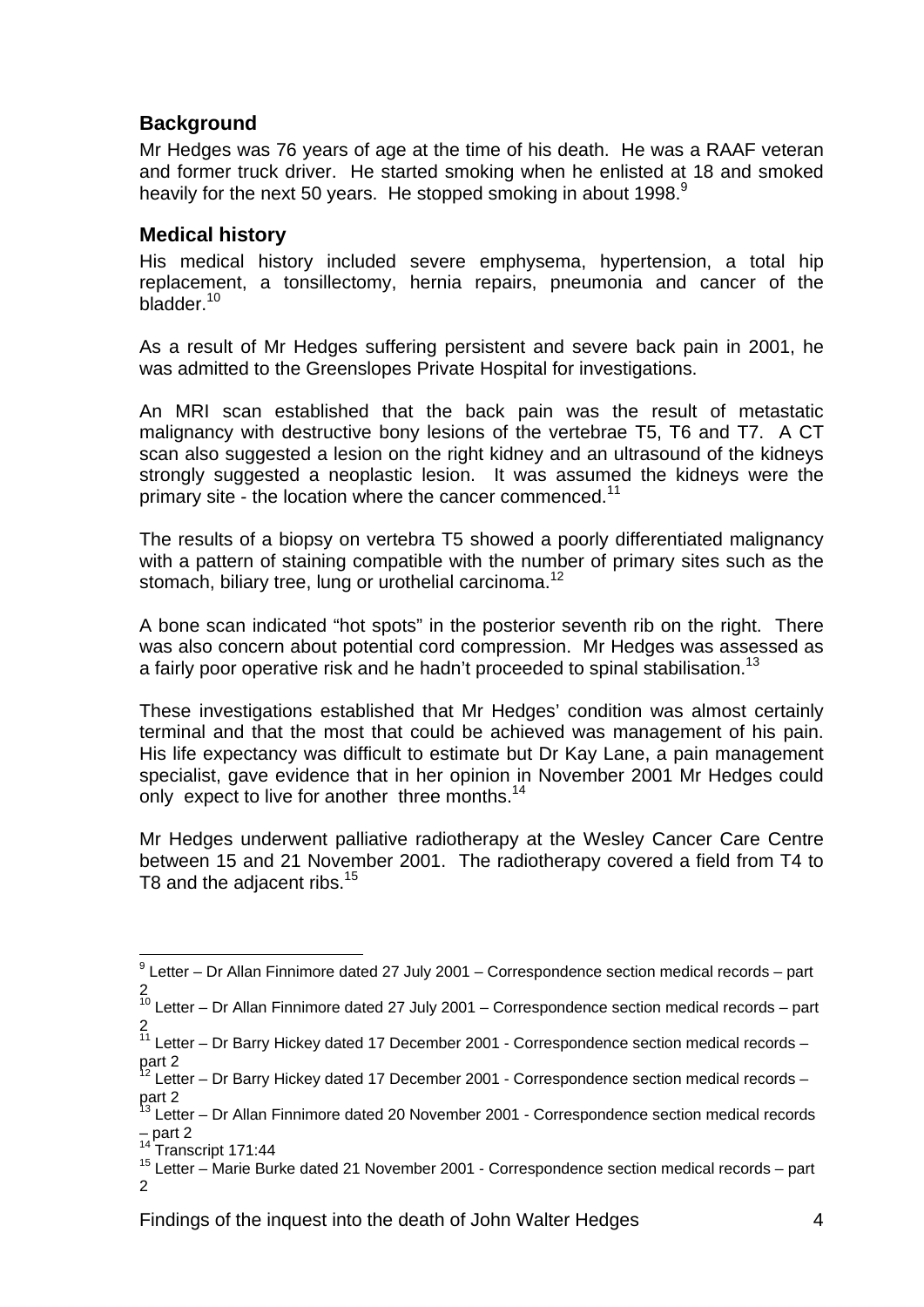The palliative radiotherapy was reported to have had a good result in that his pain could be controlled with MS Contin. However Dr Lane proposed that an intrathecal catheter be inserted for pain relief if the radiotherapy didn't provide long term relief of his discomfort.<sup>16</sup>

Mr Hedges was encouraged to go home to be cared for by his long term partner and sister for as long as possible with a further option of readmission to GPH and eventually Mt Olivet.17 He was discharged on 18 December 2001. Throughout the rest of December and most of January 2002 Mr Hedges condition was managed as well as could be expected by his family at home.

#### **The final admission to GPH**

On 23 January 2002 Mr Hedges presented at the GPH emergency centre. He reported a significant deterioration of his condition and increased pain which could not be adequately controlled with the analgesics available to him. He was subsequently admitted to ward 33 bed 25.

His General Care Plan (GCP) on the day of admission records the Mr Hedges was independently mobile, needed assistance with his hygiene only *"as required,*" and was able to eat a full diet. His mental state was described as alert and orientated and he was continent.

However, by 26 January 2002 Mr Hedges required assistance with his mobility (he was a noted falls risk), hygiene and nutrition and his mental state was alert and orientated although anxious.

On 1 February after a discussion between Nr Hedges' pain management team and his family his file was marked "*NFR*" – not for resuscitation – meaning that it was accepted that his death was imminent and that no invasive therapies should be implemented in an attempt to resuscitate Mr Hedges should he suffer a cardiac or respiratory collapse. This order was confirmed on 15 March.

By 2 February 2002 Mr Hedges had declined to the stage where he required a wheely walker with oxygen to be mobile, assistance with his nutrition which by then comprised a soft diet with thick fluids and his mental state was recorded as "*confused.*"

On 6 February 2002 an intra-thecal catheter was inserted to allow continuous and very gradual delivery of morphine to the cerebrospinal fluid in the intra-thecal space. Sufficient drug for 24 or 48 hours could be loaded into a Graseby pump that would deliver the medication at constant or variable flow rates allowing the clinicians to adjust the doses, minimizing patient discomfort. The pump was able to be programmed to deliver different doses at various times of the day to meet the patients' changing needs. A line connected the pump to a port-a-cath, a reservoir set under the skin of the patient. A line from the port-a-cath, embedded under the

 $16$  Letter – Dr Barry Hickey dated 17 December 2001 - Correspondence section medical records – part 2

 $17$  Letter – Dr Barry Hickey dated 17 December 2001 - Correspondence section medical records – part 2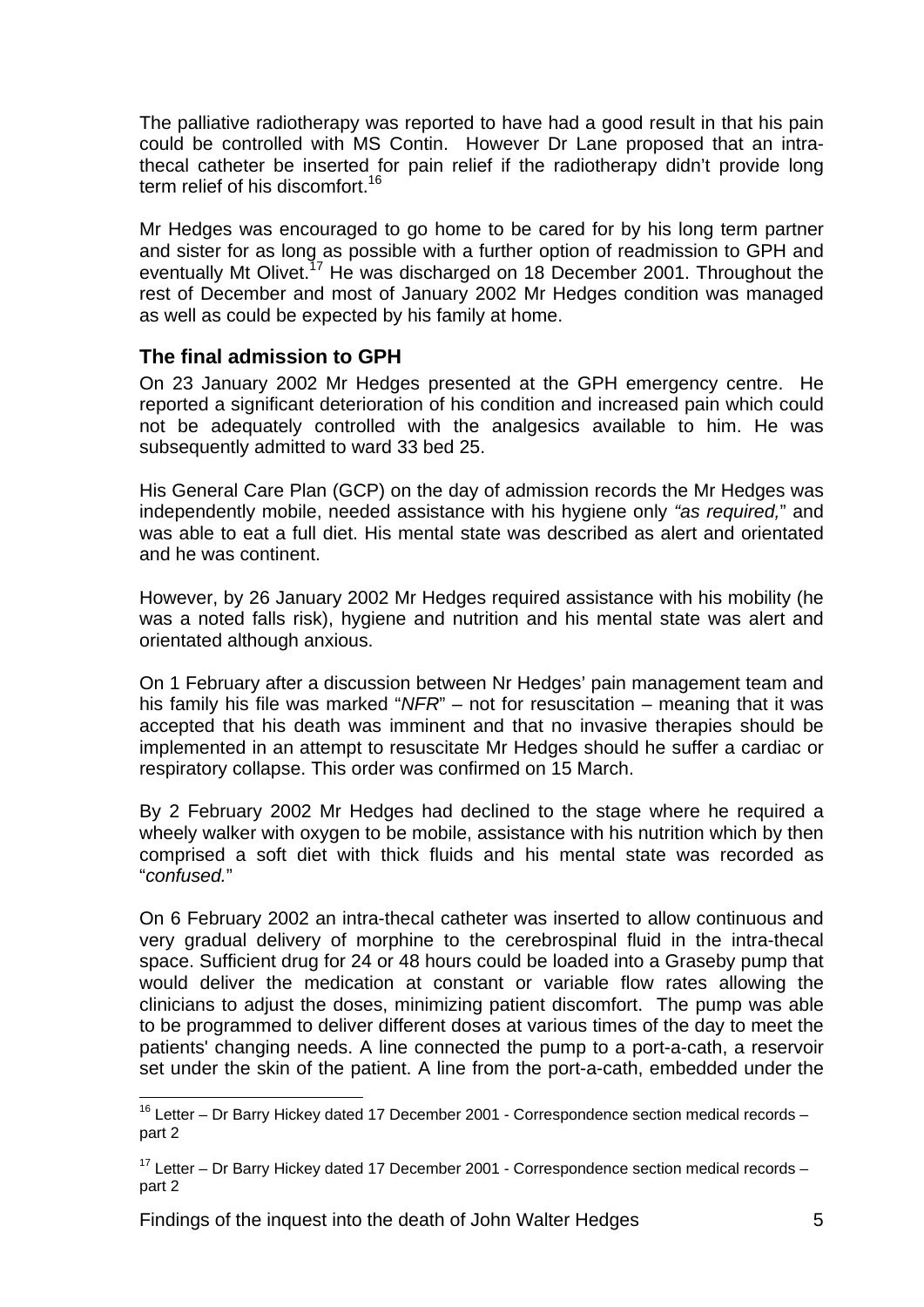skin, connected the port-a-cath to a catheter at the site at which the drug was to be administered; in this case the intra-thecal space.

By mid February 2002, Mr Hedges required assistance to stand and a wheely walker to assist mobility. He also continued to require assistance with sponge for hygiene and/or shower on a chair, incontinence pads and pants 24 hours a day and a catheter inserted for drainage of urine. At this time he was placed into isolation due to bacteria in his sputum. Mr Hedges remained in an isolation ward until his death. Because of the infection risk, whenever anybody attended on him they were required to a don gown and a mask to minimise the risk of contaminating others.

By 4 March 2002, Mr Hedges required full assistance with his hygiene and was only mobile for short periods and with active assistance. During this time Mr Hedges' mental state varied from "*alert and orientated*" to "*confused*" or "*vague.*"

By 7 March 2002, Mr Hedges was so ill that he could not be taken out of bed, he was being fed with fluids and a pureed diet and required full assistance with hygiene and toilet requirements.

#### **Mr Hedges' pain management regime in his final days.**

For the final month of so of his life, Mr Hedges had two sites for the administration of morphine. One was the intrathecal catheter described earlier which was serviced by the port-a-cath located on the right side of his abdomen. A Y shaped adapter was attached to about 100 mm of clear plastic tubing that ran external from the port-a-cath. From one prong of the adapter, a line of tubing ran to a Graseby pump. The second port or prong had a bung at the end into which a syringe could be inserted. However this side port was superfluous as Mr Hedges was not receiving anything via the port-a-cath other than the medication being fed through the Graseby pump. The port-a-cath was under the skin on the right hand side of Mr Hedges' abdomen.

In addition Mr Hedges could receive morphine via a subcutaneous catheter if his pain was not sufficiently controlled by the drug administered via the intrathecal route. The catheter removed the need for Mr Hedges to receive an injection into his skin every time he required break through pain relief, by enabling the nursing staff to inject the morphine into a bung in a similar Y shaped adaptor as that connected to the port-a-cath. The subcutaneous site was located on the left of Mr Hedges' abdomen.

The intra-thecal port-a-cath and the subcutaneous catheter were about 10 to 15 centimetres apart. Both had clear, two pronged or Y shaped adapters at the distal ends of a short tube. The port-a-cath adapter had a line running from one of its prongs to the Gaseby pump while the subcutaneous adapter had bungs in both prongs. Neither was labelled.

By 18 March 2002, Mr Hedges was receiving a 2.2mg intrathecal infusion of morphine over a 48 hour period and 10mg morphine subcutaneously as required.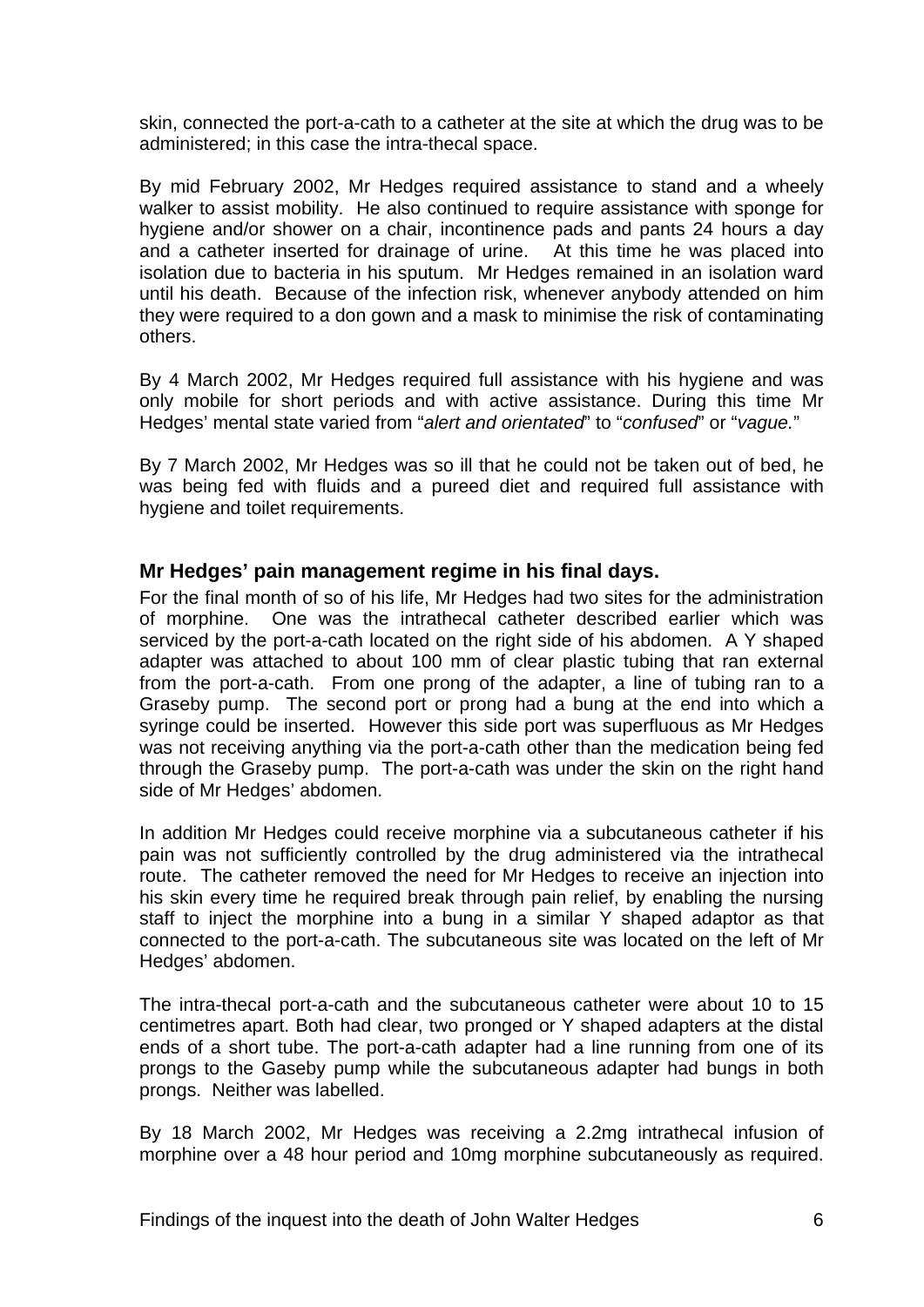On the days before his death, Mr Hedges' break through pain was so severe that he was receiving up 70mg of morphine subcutaneously a day.

#### **Nurse Empen works at GPH**

Cornelia Empen is a nurse who, in 2002 had been registered for a little over seven years. For much of that time she worked at the Holy Spirit Hospital in an oncology ward. She holds a bachelor of nursing degree and a post graduate certificate in palliative care.

In March 2002, Nurse Empen was working for an agency that supplied nurses to Greenslopes Private Hospital and she had, prior to the day of Mr Hedges' death, worked three shifts at the hospital.

She received minimal orientation or familiarisation with the hospital's policies or practices. It was assumed that because she was an experienced nurse no more was needed.

On 23 March 2002 she worked for the first time in ward 33 where Mr Hedges was a patient. She commenced her shift at 2.30 in the afternoon and was given a brief tour of the ward before getting a handover in relation to the three patients that were to be under her care. The handover consisted of the nurses coming on duty listening to a tape recorded message from the nurses who had just completed their shift describing the condition and nursing needs of the patients they had been caring for.

The shift team leader or clinical nurse consultant for ward 33 on that day, Nurse Jefferies, gave evidence that the nurse who had recorded the information in relation to Mr Hedges had a foreign accent that made it difficult to understand her. Therefore Nurse Jefferies stopped the tape at the point where it recorded information about Mr Hedges' pain relief equipment to make sure that those involved in his care were aware that he had an intrathecal line in place. She is sure, and Nurse Empen acknowledges, that Nurse Empen was aware of this situation. The tape was played in these proceedings and I am satisfied that the pain management system being employed to assist Mr Hedges was adequately described.

#### **Nurse Empen attends to Mr Hedges**

After the hand over, Nurse Empen went to see the three patients she was to be primarily responsible for. She said she read their charts and spoke to them. She said that during the first visit to Mr Hedges bedside she checked that his intrathecal machine was functioning. A blinking light confirmed it was. At 4.00pm, she measured the pump's contents to reassure herself that it was administering morphine at the ordered rate and she also asked Mr Hedges if he needed more pain relief. He indicated that he did.

In response, Nurse Empen went to the dangerous drugs room and with the assistance of Nurse Burston, she drew up 10 mgs of morphine into a syringe and they jointly signed the necessary paper work to verify that this had been done and checked by both. The drug was signed out at 4.00pm.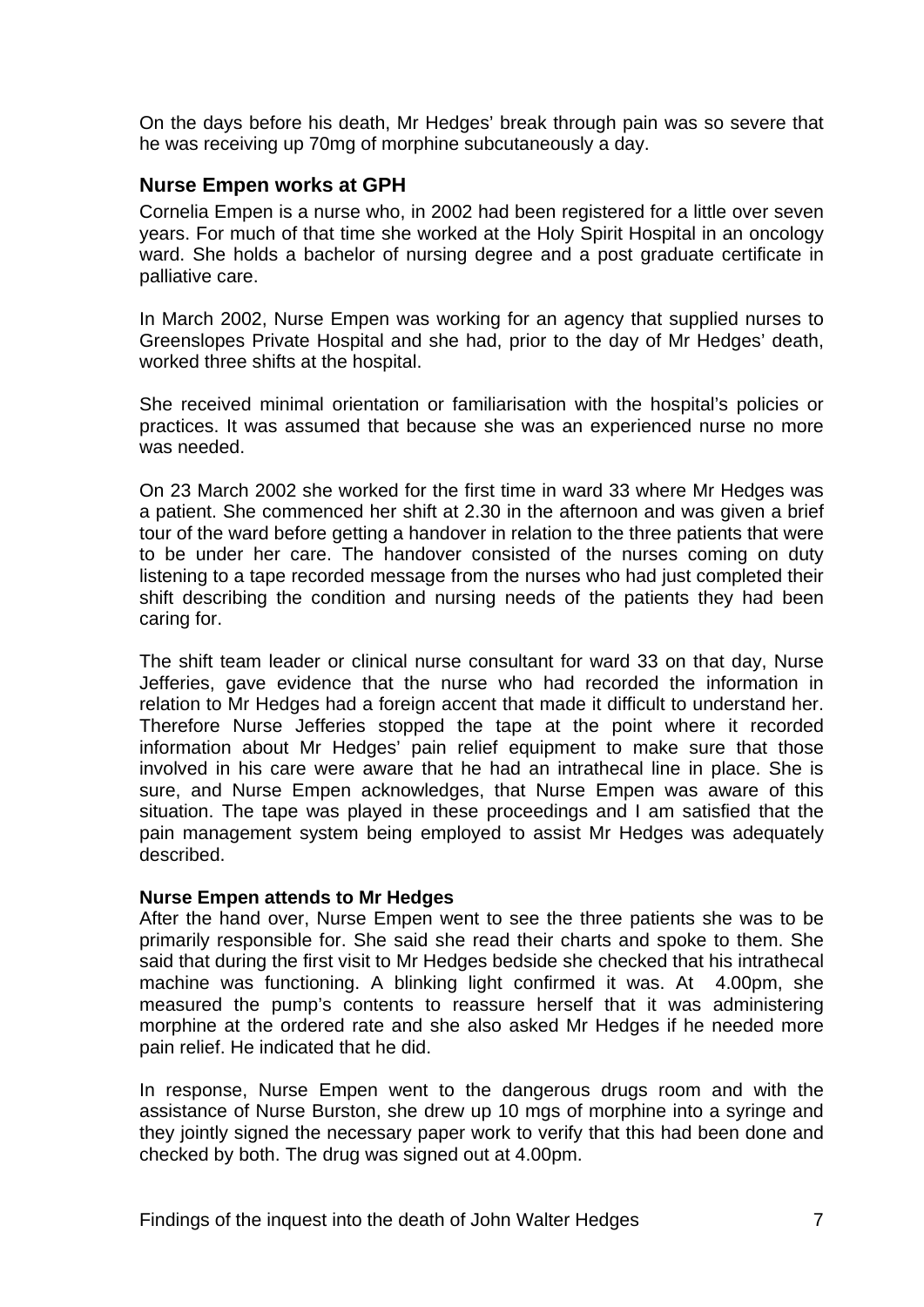Both then went to the door of Mr Hedges' room. Nurse Empen put on the necessary gown and gloves and entered the room. In accordance with standard nursing practice, Greenslopes Hospital policies required both nurses to go the bedside to ensure that the drug was administered to the intended patient and given via the right route. Nurse Burston accomplished the first of these objectives by identifying Mr Hedges from the doorway of his room but she then left to attend to other duties.

Nurse Empen says that she went up to Mr Hedges and in accordance with appropriate practice aimed at maintaining the patient's dignity she did not lift his clothes to expose both infusion sites but rather took hold of a Y shaped adapter, or as she called it, "an intima", that appeared to her to be of the type usually attached to a subcutaneous catheter and injected half of the 10mgs of morphine into it. As she was doing this she felt a hard object under her hand and moved the gown to reveal the subcutaneous catheter. As a result of seeing that, she immediately realised that the side port she was injecting into was connected to the intrathecal port-a-cath. This meant that Mr Hedges received a bolus dose of 5mg of morphine into his intrathecal space when he was supposed to be receiving only 0.1mg per hour. Nurse Empen says that she gave the morphine to Mr Hedges at about 4.10pm

#### **Reaction to the overdose**

As soon as she realised what she had done, Nurse Empen knew that she had made a serious mistake and she says she panicked. For reasons she could not explain, she then injected the 5 mgs remaining in the syringe into the subcutaneous port, even though she knew she had already given Mr Hedges too much morphine via the wrong route.

She saw that immediately after this, Mr Hedges looked worse than before the injection. He was not responding to her questions in the same way as before the injection and he felt "*a bit cold*". She left the room and told Nurse Burston what she had done.

Both nurses then returned to Mr Hedges and Nurse Burston stayed with him while Nurse Empen went to advise the team leader and to get some Narcan in an attempt to counteract the effects of the morphine.

This was not immediately available as none had been previously ordered and the duty medical officer was not sure how much Narcan to order to counter act the effects of such a large dose of morphine that had been administered via the intrathecal route. A pain management doctor was therefore consulted and he gave the necessary advice and authority to administer 0.1mg of Narcan as often as required.

This was then administered by the pain management doctor in the presence of the three nurses. 0.1mg was given four times at one minute intervals. It produced no improvement in Mr Hedges' respiratory rate. His breathing continued to slow and he became unresponsive. His pallor was described as grey. The doctor therefore ordered that a further 0.4 mg dose be given, but it too failed to result in any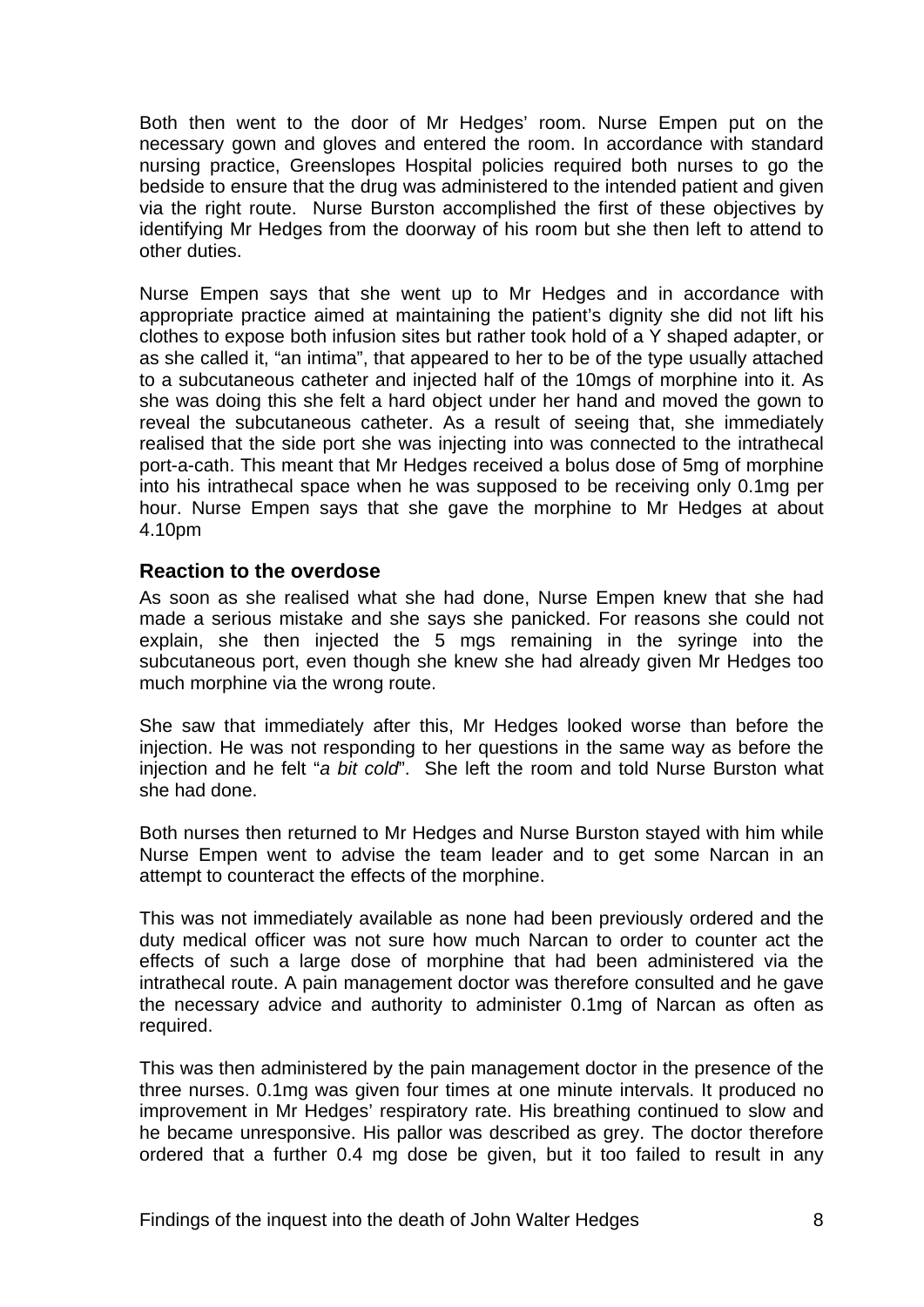improvement in Mr Hedges' condition and he died shortly thereafter. The first dose of Narcan is recorded as having been given at 4.25pm and the last at 4.35pm.

The duty hospital co-ordinator was contacted as were all other relevant senior hospital managers and clinicians. The scene was appropriately preserved. The family of Mr Hedges were advised and the police were called. Detectives attended at about 9.00pm. They interviewed those involved in Mr Hedges' care including Nurse Empen who was given appropriate warnings about her right to silence and her right to seek legal advice. She chose to give a full and detailed interview and participated in a "walk through" that was video taped. Having viewed the tape I formed the impression that she was an honest and frank witness who was distressed and remorseful for her contribution to Mr Hedges' death.

#### **Expert medical evidence**

On 25 March 2002, an autopsy was conducted on the body of Mr Hedges by Dr Charles Naylor, an experienced forensic pathologist. He found that Mr Hedges was suffering from advanced malignant disease in many of his organs and bones. He also had severe emphysema. Dr Naylor opined that these diseases could have killed him at any time and were sufficient to account for his death at the time he died, although, in evidence, Dr Naylor said that he had not positively identified a terminal event or condition connecting the cancers to Mr Hedges' death. On the other hand he advised the court that it is not unusual for people to die of cancer and for the precise site or terminal effect of the cancer not be discoverable at autopsy.

Analysis of Mr Hedges' blood found a total morphine level of 0.85 mg/kg. Dr Naylor expressed the view that this level was near the middle of the fatal range but cautioned that "*such levels are not uncommon in patients with terminal malignancy who are on high continuous doses of morphine and in whom a degree of tolerance has developed*." Nevertheless, in view of the death occurring so soon after the overdose of morphine, Dr Naylor was of the view that the circumstances "*suggest at least a contribution from morphine toxicity."* 

In his autopsy report, Dr Naylor listed the primary cause of death as *"carcinomatosis* (the widespread of cancer throughout the body) *and possible morphine toxicity."* 

A report was also sought and received from a forensic toxicologist, Dr Olaf Drummer. He confirmed Dr Naylor's opinion that a tolerance develops in patients repeatedly receiving morphine which means that such patients can safely receive doses that would otherwise be fatal. There is no way to assess the degree of the tolerance that Mr Hedges may have developed, although the very high doses he was receiving in the days leading up to his death demonstrate that it was significant.

Accordingly, there is no blood concentration that is definitively therapeutic or toxic, that is, it can not be established with certainty what dose would necessarily be toxic and cause Mr Hedges to die.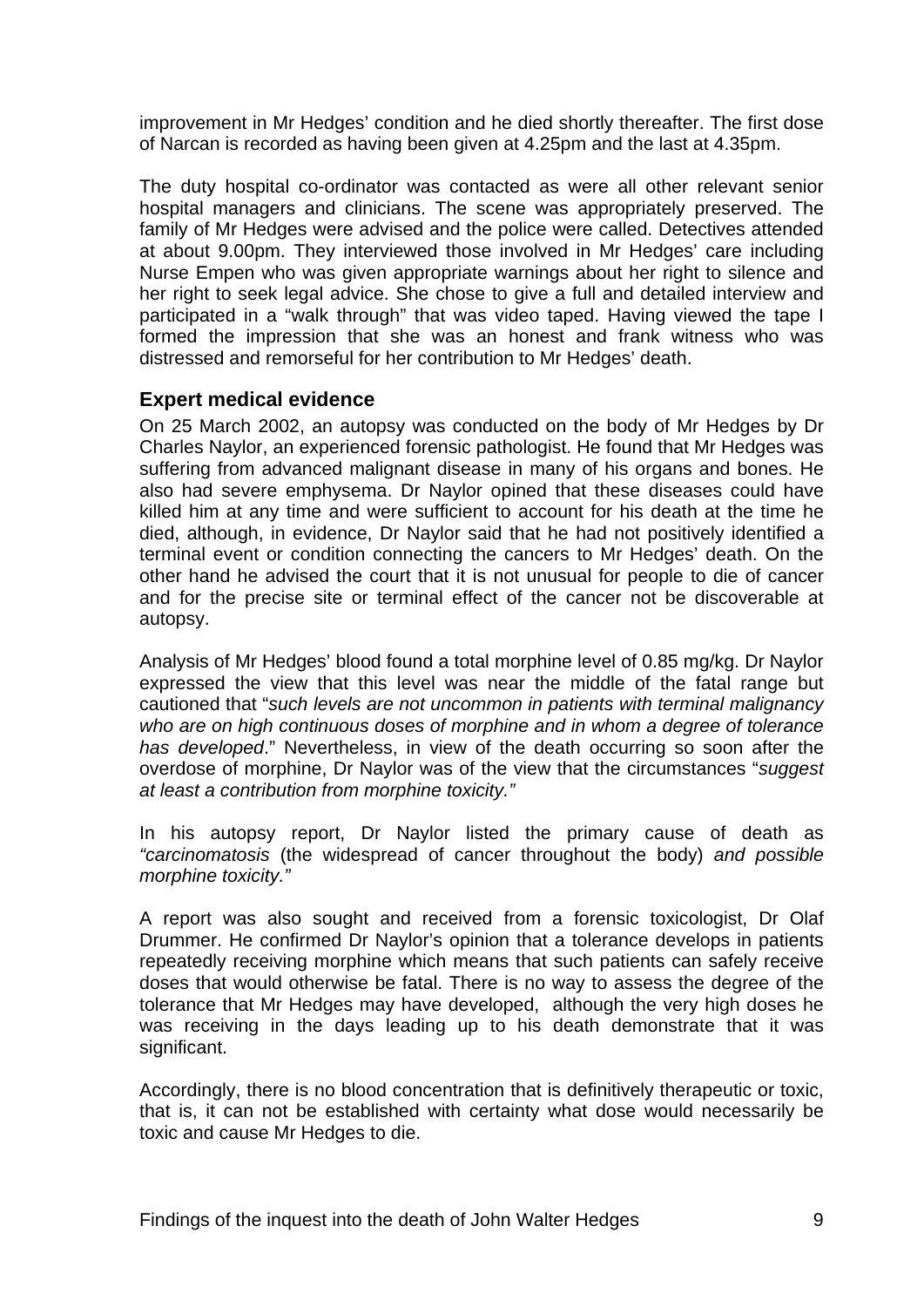However, Dr Drummer also advised that morphine is a particularly dangerous drug when used to excess and that is can rapidly lead to a narcotic sleep and coma. He advised that the mechanism of death would be the cessation of breathing.

In relation to the final dose given to Mr Hedges and its effect, Dr Drummer said this:-

> "*An intrathecal bolus of 5mg of morphine is far beyond that normally administered by this route as a single dose and would be expected to cause an immediate adverse effect on breathing and cardio vascular function.*

> *The rapid decline in respiration and ultimately his death are therefore consistent with the expected reaction to this dose given by the intrathecal route. However it is conceivable that other events contributed to his death."*

When he gave evidence Dr Drummer said "*It's hard to be certain that the morphine necessarily killed Mr Hedges. It may well have - and it possibly contributed to his death …"* And later in his evidence he says *"its hard to sort of be totally emphatic that the morphine was the final cause of his death."* 

When he gave evidence, Dr Naylor was shown Dr Drummer's report which led him to consider that it was likely that the morphine overdose contributed to the death of Mr Hedges. He agreed with the suggestion that it was likely that had he not been given the overdose, Mr Hedges would not have died when he did.

Both experts stressed that Mr Hedges was terminally ill, near death when the overdose was given and that it was therefore impossible to rule out the possibility that one of his various co-morbidities or a combination of them caused the death. However both also accepted that having regard to the temporal connection between the overdose and the death and the symptoms observed after the morphine was given, it was likely that the morphine caused or at least contributed to the death.

#### *Findings required by s43(2)*

I am required to find, so far as has been proved, who the deceased was and when, where and how he came by his death.

As a result of considering all of the material contained in the exhibits and the evidence given by the witness I am able to make the following findings.

**Identity of the deceased** – The deceased was John Walter Hedges.

**Place of death** – He died at the Greenslopes Private Hospital, Greenslopes in Brisbane

*Date of death* – He died on 23 March 2002.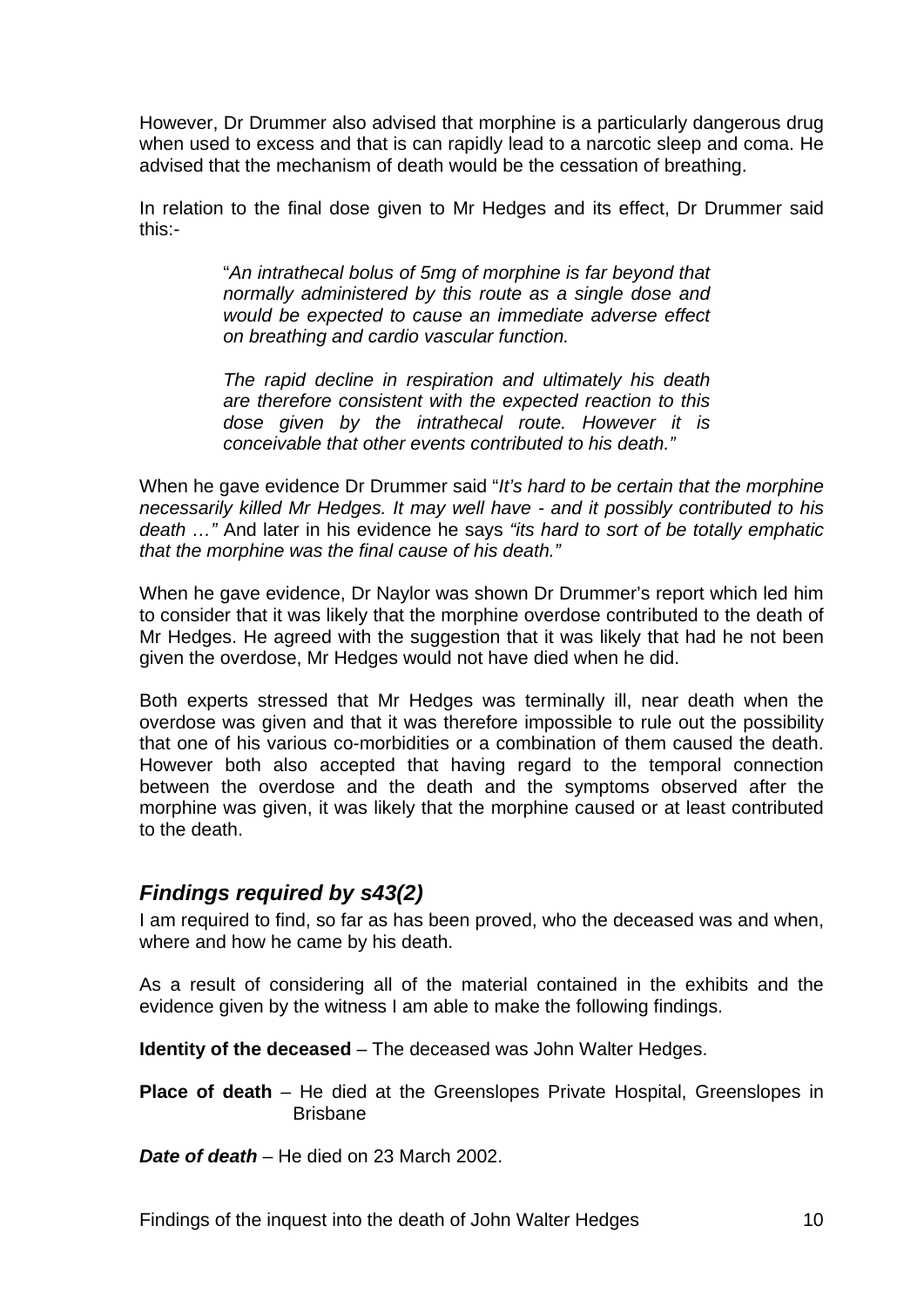**Cause of death** – The cause of death was morphine toxicity and carcinomatosis*.* 

# *The committal question*

In addition to the findings concerning the particulars of the death that I have just pronounced, I am also required by s43(2)(b) of the Act to find whether anyone should be charged with murder or manslaughter as a result of the death.

It is not my role as Coroner to decide whether Nurse Empen is guilty of an offence in connection with the death of Mr Hedges or indeed, even whether the prosecutorial discretion should be exercised in favour of continuing with criminal processes by bringing the matter before a jury. Rather, I have to determine whether she should be committed for trial. That requires I consider whether a properly instructed jury *could,* on all of the evidence presented at the inquest reasonably convict her of an offence.<sup>18</sup>

## **The Criminal Code provisions concerning deaths in a medical setting**

Section 291 of the Criminal Code provides that it is unlawful to kill another person unless that killing is authorised, justified or excused by law.

Section 293 provides that any person who causes the death of another is deemed to have killed that person.

Section 296 deems that a person who does an act which hastens the death of another to have killed that person, even if the deceased person was labouring under some other disease or disorder.

Section 300 *Criminal Code* states that "*any person who unlawfully kills another person is guilty of a crime, which is called murder, or manslaughter, according to the circumstances of the case."* 

Insofar as is relevant to this case s302 defines murder as an unlawful killing where the offender intends to kill or do grievous bodily harm.

Section 303 provides that any person who unlawfully kills another in circumstances which do not constitute murder is guilty of manslaughter.

There is no evidence indicating that Ms Empen intended to cause Mr Hedges' death or to do him grievous bodily harm. On the contrary, when she gave him the morphine overdose she was motivated by a desire to ease his pain and made a mistake. The offence of murder therefore need not be considered further.

Therefore the only offence that needs to be considered is manslaughter by way of criminal negligence.

Section 288 of the Criminal Code needs to be considered when addressing that question. In so far as is relevant to this case it provides:-

 18 see *Short v Davey* [1980]Qd R 412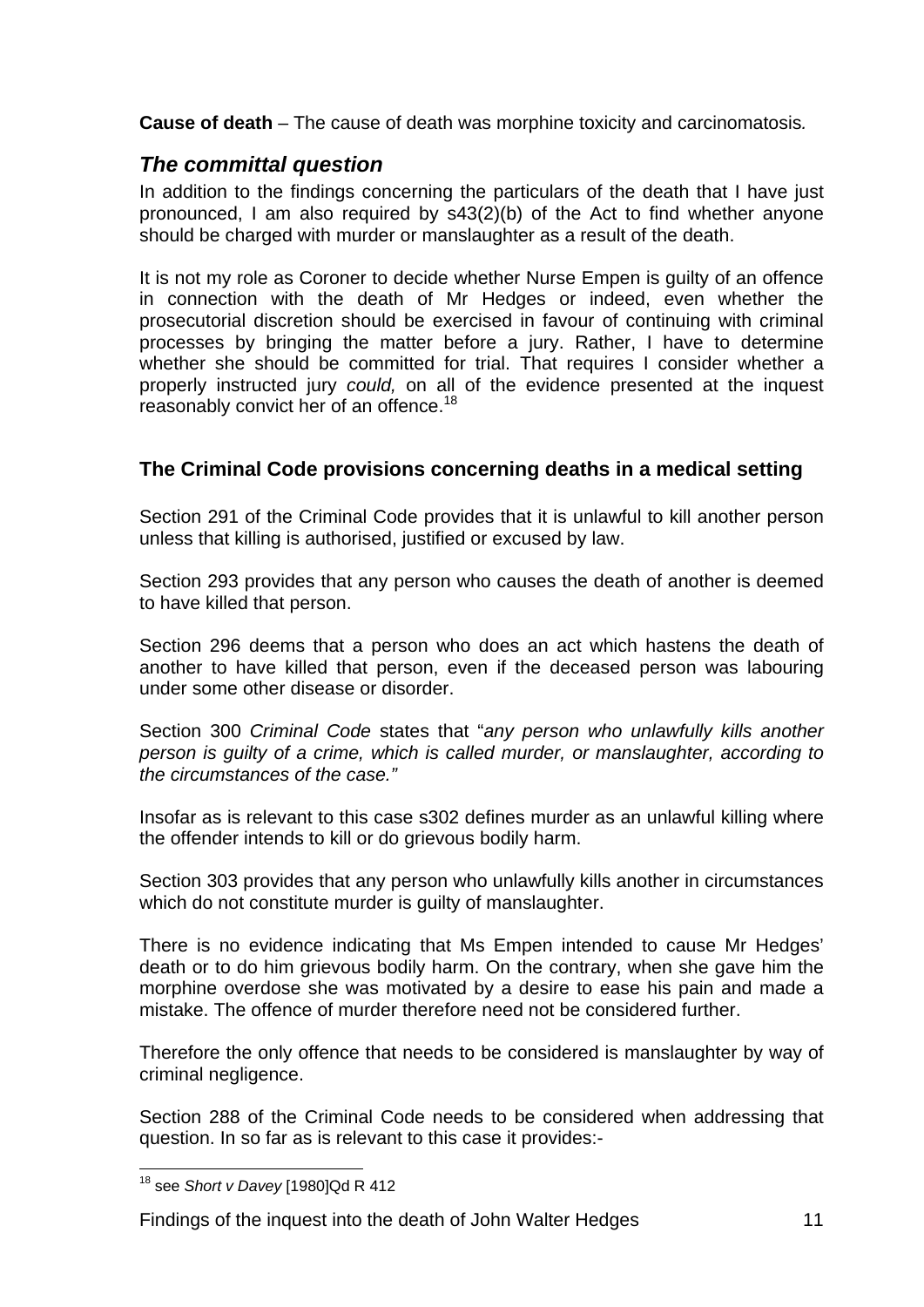*It is the duty of every person who…undertakes to administer surgical or medical treatment to any other person,… to have reasonable skill and to use reasonable care in doing such act, and the person is held to have caused any consequences which result to the life or health of any person by reason of any omission to observe or perform that duty.* 

In my view the effect of the statutory provisions I have referred to is that before a jury could convict Nurse Empen of the manslaughter of Mr Hedges the prosecution would need to satisfy them to the requisite standard of the following elements:-

- 1. by injecting the morphine into the intra-thecal port Nurse Empen failed to use reasonable care within the terms of s288, and
- 2. the injecting of the morphine into that port caused the death.

I shall now deal with each of those issues, but in reverse order.

#### **Did the overdose cause or accelerate the death?**

I found, for the purposes of s43, that morphine toxicity was the dominant cause of death but I was not required to be persuaded of the veracity or accuracy of that conclusion to the criminal standard of beyond reasonable doubt. Further, that finding is binding on no-one, even though it accorded with the opinion of the eminent experts who gave evidence in the matter. Neither my finding nor the opinion of the experts would bind a jury; they must make their own decision based on the evidence presented at trial if one is held. However, I am satisfied, that in view of the conclusion I reached as to the cause of death and the evidence on which I relied when reaching it, a properly instructed jury could be satisfied to the necessary standard without that decision being unreasonable. I am re-enforced in that view by the provisions of s296 concerning liability for hastening death, which mean that Mr Hedges' imminent death from cancer would not exculpate Nurse Empen.

#### **Could Nurse Empem's conduct amount to criminal negligence?**

There is no doubt that in choosing to inject Mr Hedges with morphine Nurse Empen is administering medical treatment and so she is required to have reasonable skill: the evidence of her qualifications and work history established that she does. She is also required to use reasonable care.

On their face, the words of s288 are redolent of civil negligence – *reasonable care, breach of duty* - but the courts have consistently, and understandably, held that to be criminally liable the prosecution needs to prove a more blameworthy departure from the expected standards than is required by a plaintiff seeking civil redress. The classic judicial articulation of this difference is found in *R v Bateman* 19 where Hewart LCJ said:-

*In explaining to juries the test which they should apply to determine whether the negligence in the particular case amounted or did not amount to a crime,* 

<sup>19</sup> *R v Bateman* (1925) 94 LJKB 791; [1925] All ER Rep 45; (1925) 19 Cr App R 8

Findings of the inquest into the death of John Walter Hedges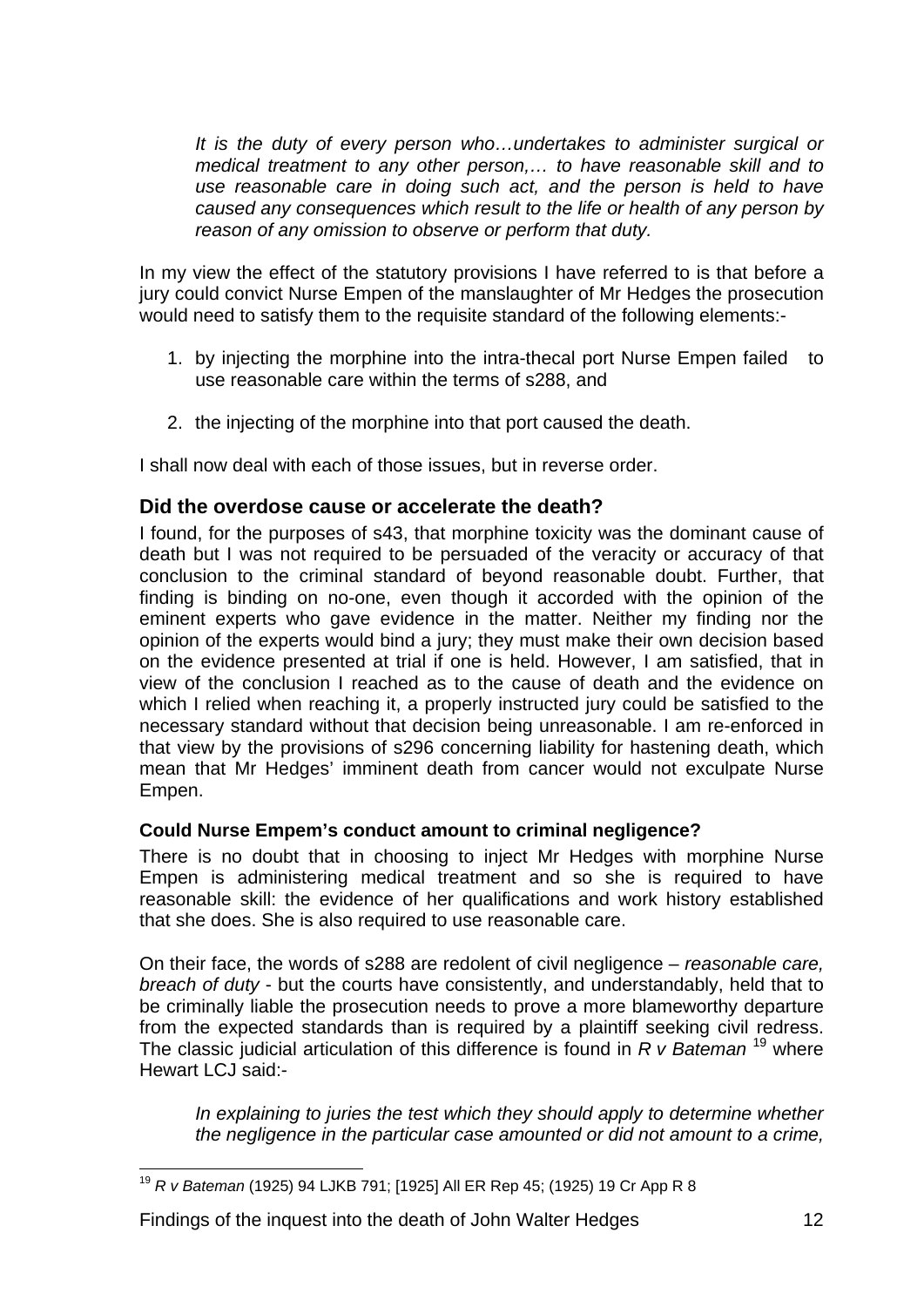*judges have used many epithets, such as "culpable", "criminal", "gross", "wicked", "clear", "complete". But, whatever epithet be used, and whether an*  epithet be used or not, in order to establish criminal liability the facts must be such that, in the opinion of the jury, the negligence of the accused went *beyond a mere matter of compensation between subjects and showed such disregard for the life and safety of others as to amount to a crime against the State and conduct deserving punishment … It is desirable that, as far as possible, the explanation of criminal negligence to a jury should not be a mere question of epithets. It is in a sense a question of degree and it is for the jury to draw the line, but there is a difference in kind between the negligence which gives a right to compensation and the negligence which is a crime. (emphasis added)* 

In *Taktak'* case,<sup>20</sup> Yeldham J examined some of the common law criminal negligence cases concerning a duty to provide medical assistance but focused mostly on the circumstances in which that duty arises – an aspect of the crime which is not in issue here. When considering whether negligence is sufficiently serious to amount to criminal negligence his honour quoted passages indicating that "*a very high degree of negligence*" is necessary, and "*indifference to an obvious risk*". Citing a passage from *Stone*21 his honour indicated that the prosecution had to convince the jury that the defendant had a reckless disregard to the danger and that mere inadvertence would not be enough. In Taktak's case the accused did not seek medial assistance for a 15 year old girl as she lay on a bed under his watch and died of a heroin overdose. In deciding that Mr Taktak could not be held to have been guilty of such a serious departure from appropriate standards as to amount to criminal negligence, his honour referred to the short period of time over which the accused failed to seek medical attention – an hour or so - and his ignorance of the deceased's condition and the available remedies.

Another useful examination of the authorities and a formula or test for criminal negligence is contained in *Nydam v The Queen<sup>22</sup>*, a Victorian case which has recently been affirmed by the High Court in *R v Lavendar*. 23 In *Nydam*, the court said that to amount to criminal negligence the act causing death must have involved such a great falling short of the standard of care which a reasonable person would have exercised in the circumstances and which involved such a high risk of serious harm that the act merited punishment. Unfortunately the decision gives little guidance on how the magnitude of the lack of care is to be gauged. It may also be thought to be somewhat circular to suggest conduct amounts to a crime if it deserves a criminal sanction.

In a useful analysis of the relevant principles, Professor Yeo and Ms Callahan<sup>24</sup> suggest that the different functions served by the criminal law as distinct from the civil law have resulted in the courts requiring quite different degrees of negligence before a breach of the former can be proven. Those authors contend that in civil

<sup>&</sup>lt;sup>20</sup> (1988) 34 A Crim R 334

 $21$  (1988) 31.1 State 181

 $\frac{22}{23}$ [1997] VR 430<br> $\frac{23}{23}$ [2005] HCA 37

<sup>&</sup>lt;sup>24</sup> Callahan R, Yeo S, *Negligence in medical manslaughter cases*,(1999) 6 Journal of law and medicine, 253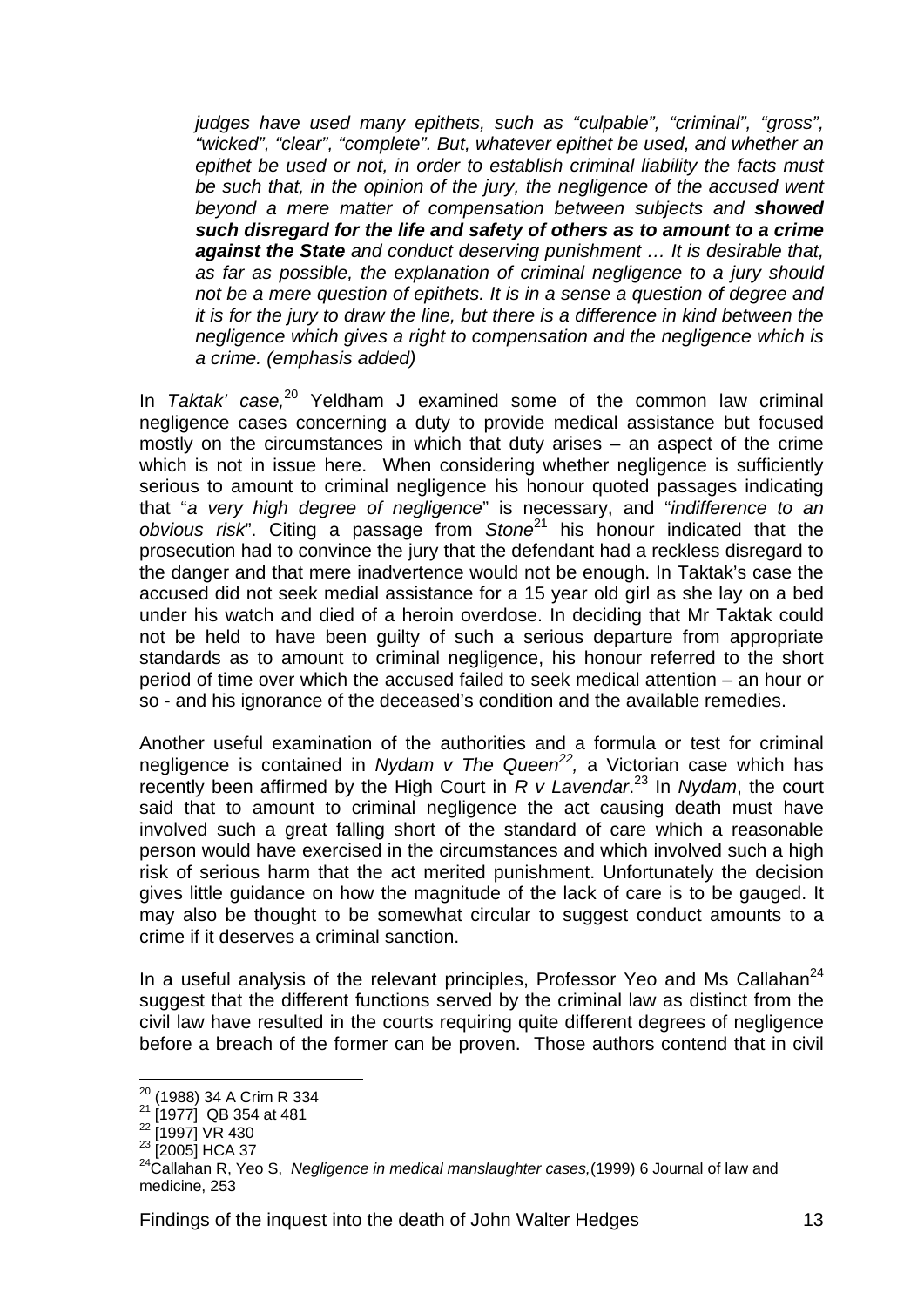cases, any falling below the standard reasonably expected will found liability if it can be shown to be sufficiently connected with the harm sued for. In criminal cases however, the amount and degree of negligence determine whether a crime can be made out. $25$ 

The greatest difficulty remains identifying that degree. Indeed it was suggested as long ago as 1866 that criminal negligence is impossible to define and the distinction between civil and criminal negligence can only be gauged by looking at actual judicial examples.<sup>26</sup>

One such example that seems pertinent to this case is *R v Adomoko* in which the House of Lords upheld a conviction for manslaughter of an anaesthetist who failed to notice for six minutes that the oxygen supply to an anaesthetised patent had become disconnected.<sup>27</sup>

In this case it is clear that the act in question involved a risk of the most serious harm if done negligently as Mr Hedges' death demonstrates. Therefore a high standard of care can be expected.

There is ample evidence that the conduct of Nurse Empen fell short of the standard of care that a reasonable person in her position could be expected to exercise. Among the "5 rights" that are nursing mantra and part of GPH policy, is the requirement for two nurses to check that the drug is administered by the correct route. Nurse Empen did not insist on Nurse Burston accompanying her to the bedside and did not herself sufficiently check that she was administering the drug via the correct route.

The only issue then is whether the departure from this standard of care was of such magnitude as to amount to gross negligence such as would warrant societal condemnation and punishment. When considering this aspect of the matter it is not relevant to consider the consequences of the negligence – that has already been taken into account when setting the standard of care. What must be considered here is the degree of departure from it.

There is no evidence that Nurse Empen had too little regard for the wellbeing of Mr Hedges. She did not foresee the risk and none the less choose to chance it. Nurse Empen saw a port that looked very similar to the one she needed to inject the morphine into and assumed it was the correct one. The lines were not labelled. She knew that Mr Hedges had two infusion sites but assumed that she had hold of the port to the subcutaneous site without sufficiently checking. She says that she had never come across a port-a-cath in the position that this one was embedded in Mr Hedges and as a result of flawed hospital procedures, she was not given an adequate opportunity to familiarise herself with Mr Hedges' precise situation. Her immediate acknowledgment of her error does not of in itself necessarily mean that her carelessness could not be sufficiently serious to amount to criminal negligence, but her seeking of the antidote Narcan, even though it meant exposing her

 $25$  ib id p257

<sup>25</sup> ib id p257 26 R v Noakes (1866) 4 F & F 921 quoted by Callahan *et al, ib id,* at 258

<sup>&</sup>lt;sup>27</sup> [1994] 3 All ER 79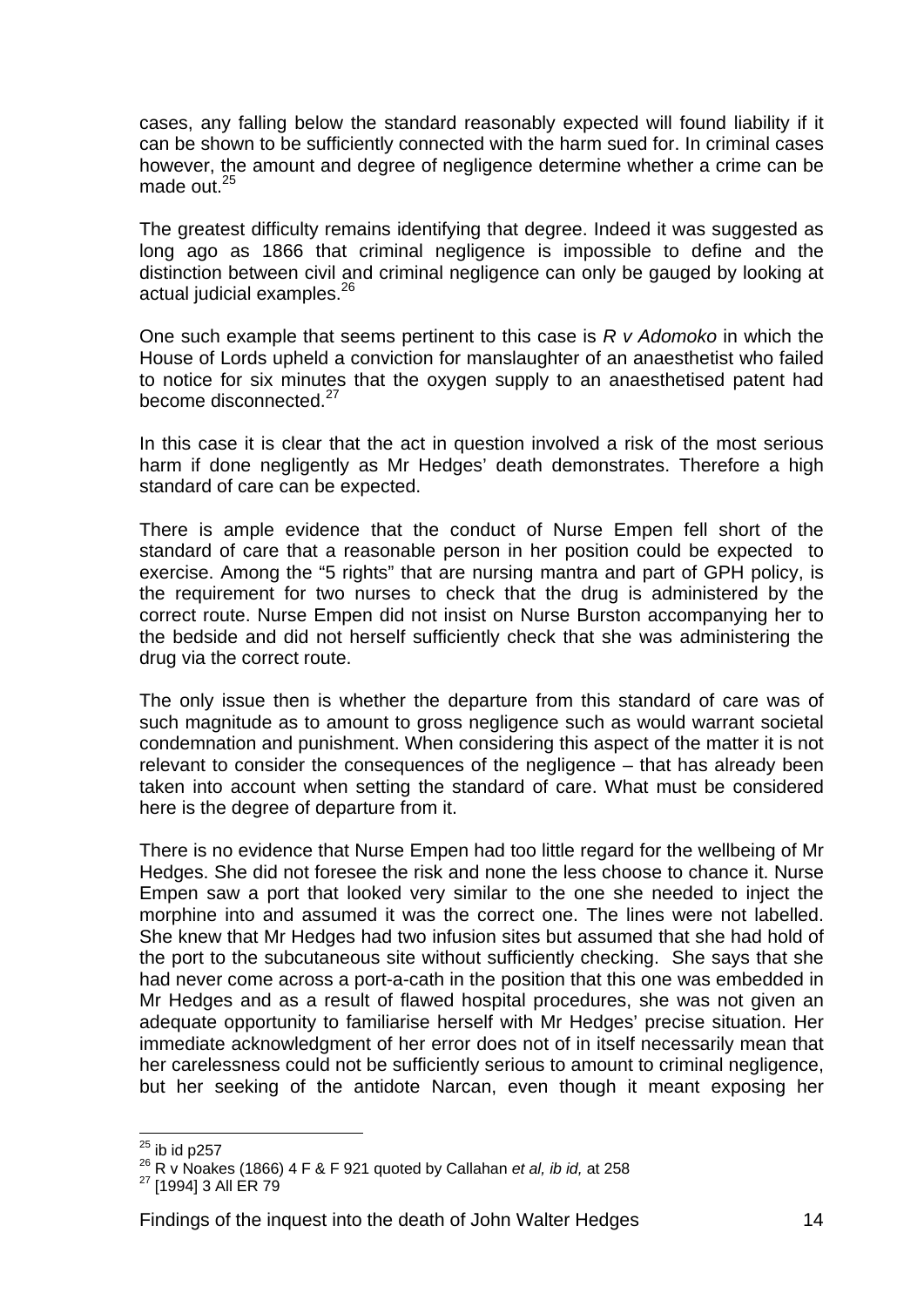mistake, supports the notion that Nurse Empen was not disregarding of the effect of her actions on Mr Hedges.

Although her actions were clearly poor practice, in view of the ease with which the mistake could be made and having regard to the short duration of her departure from the expected standard of care, I consider Nurse Empen's conduct can better be described as inadvertence rather than reckless disregard and that it would be unreasonable for a jury to conclude otherwise. Accordingly, I find that no one should be committed to stand trial in connection with the death.

I am aware that the Queensland Nursing Council is investigating the conduct of Nurse Empen. That would seem to me the more appropriate forum in which to address the shortcomings she displayed on the day in question.

Mr Allen for Nurse Empen also submitted that his client would be entitled to rely on a defence of mistake of fact under s24 of the Criminal Code. If I understood it correctly, his submission was to the effect that if Nurse Empen did an act - the injecting of the morphine - under and honest and reasonable but mistaken belief in the existence of a state of things - that she was injecting it into the subcutaneous line - she could not be held criminally responsible for the act to any greater extent than if things were as she believed - in which case she would have done no harm.

In support of this submission Mr Allen cited the Western Australian case of *R v Pacino* in which the Court of Criminal Appeal in that state held that a person charged with causing death by failing to use reasonable care to control four dangerous dogs could rely on s24 if he reasonably believed that the dogs weren't dangerous.<sup>28</sup> With all due respect to Mr Allen I don't believe that case has application to this situation. If I had found that the drug was injected into the wrong site due to a reckless lack of care to ensure the correct site was accessed, I can't see how I could also find that the mistake was reasonable. Applying the same reasoning to Pacino's case, that accused couldn't rely on s24 to say that he reasonably but mistakenly thought the dogs were safely confined if the Crown had proven that he had been grossly negligent in relation to the confinement. One can't be grossly reckless and **reasonably** mistaken about the same thing. However, in view of my finding earlier finding in relation to the principle issue, nothing now turns on that.

## *Issues of concern and recommendations*

Pursuant to s43(5) of the Act I am authorised to make riders or recommendations designed to reduce the occurrence of similar deaths to the one investigated by this inquest. There are a number of issues of concern raised by the circumstances of this matter that suggest systemic failings contributed to the death. It is alarming that some of them were allowed to prevail. However the submission made by counsel for the hospital indicates that they have all been addressed.

For example:-

 <sup>28</sup> WA CCA 14 & 15 of 1998

Findings of the inquest into the death of John Walter Hedges